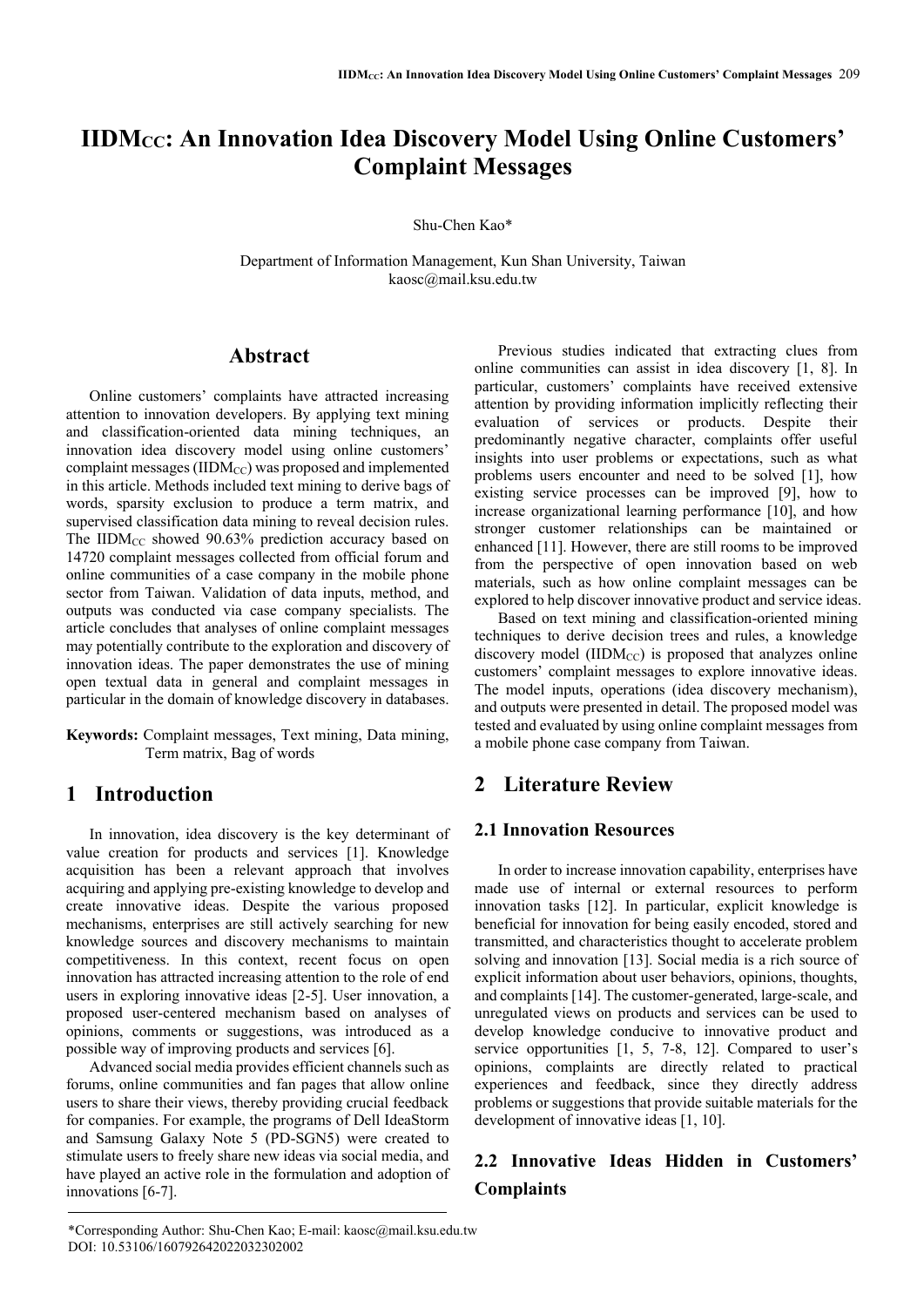Online complaint messages in the form of text are mostly posted to (1) vent emotions resulting from purchase experiences; (2) search for solutions to unexpected problems; and (3) offer personal comments on unsatisfactory products or services [14]. For example, a message may suggest that online stores should allow gift senders to record a video to be watched upon delivery by the recipient scanning a QR code. This message expresses an additional need from a customer and may be the source of an innovative idea [14]. Complaints more often refer to problems faced by customers [10-11], and exploring their potential for idea discovery requires an understanding of (1) suitable techniques to extract knowledge, (2) the processes of knowledge discovery from customers' complaints, (3) ways to present discovered knowledge, and (4) the implications of discovered knowledge to idea development.

# **2.3 Knowledge Discovery in Customers' Complaints**

Current techniques to elicit knowledge in text-form documents include the techniques of text mining combined with classification [1, 5, 8, 12, 15-19], topic (or theme) modeling [4, 7], and Latent Dirichlet Allocation (LDA) [2, 20]. Text mining is a well-known technique that has been successfully applied to article parsing. Unstructured documents can be transformed into a structured format expressed by a matrix of terms and term frequencies suitable to analysis. By adopting classification technique, it has been successfully applied to generating creative topics from user opinions [7, 14], identifying innovative thinking for new product development [1, 7-8, 12], and detecting emerging product and service ideas [4-5, 14]. For example, the valuable

ideas are developed in the datasets collected from MyStarbucksIdea.com by employing the techniques of text mining, sentiment analysis, and machine learning [5]. However, verification of output still needs to be addressed.

When analyzing large online textual datasets, understanding classification rules is also crucial [5, 19]. For example, in a term matrix, there are relationships between specific terms ("update" and "suggestion") and potential idea categories (product and service). Since the matrix contains the frequency of terms appearing in the complaint messages, if a certain number of online complaint messages contain the terms "suggestion" and "update" linked to product or service problems, an innovative idea is more likely to be found. To address this issue, the innovative idea discovery model (IIDMcc) is proposed to discover innovative ideas by analyzing online customers' complaint messages.

# **3 IIDMCC Framework**

The  $\text{IIDM}_{\text{CC}}$  procedure and design features are presented in Figure 1 and Table 1. It consists of three parts: Input, Process, and Output. Model input consists of customers' complaint messages collected from official forums and online social communities. Process is divided into three stages. Process A or data preparation performs data cleaning and conversion. Process B applies text mining to the obtained dataset in Process A in order to turn textual messages into structural forms. The outcome is a bag of words and a term matrix. Process C performs model training and prediction testing utilizing a classification-oriented algorithm. Output is the presentation of outcomes in the form of decision tree and decision rules related to idea development. Details are presented below.



**Figure 1. IIDM<sub>CC</sub> Framework**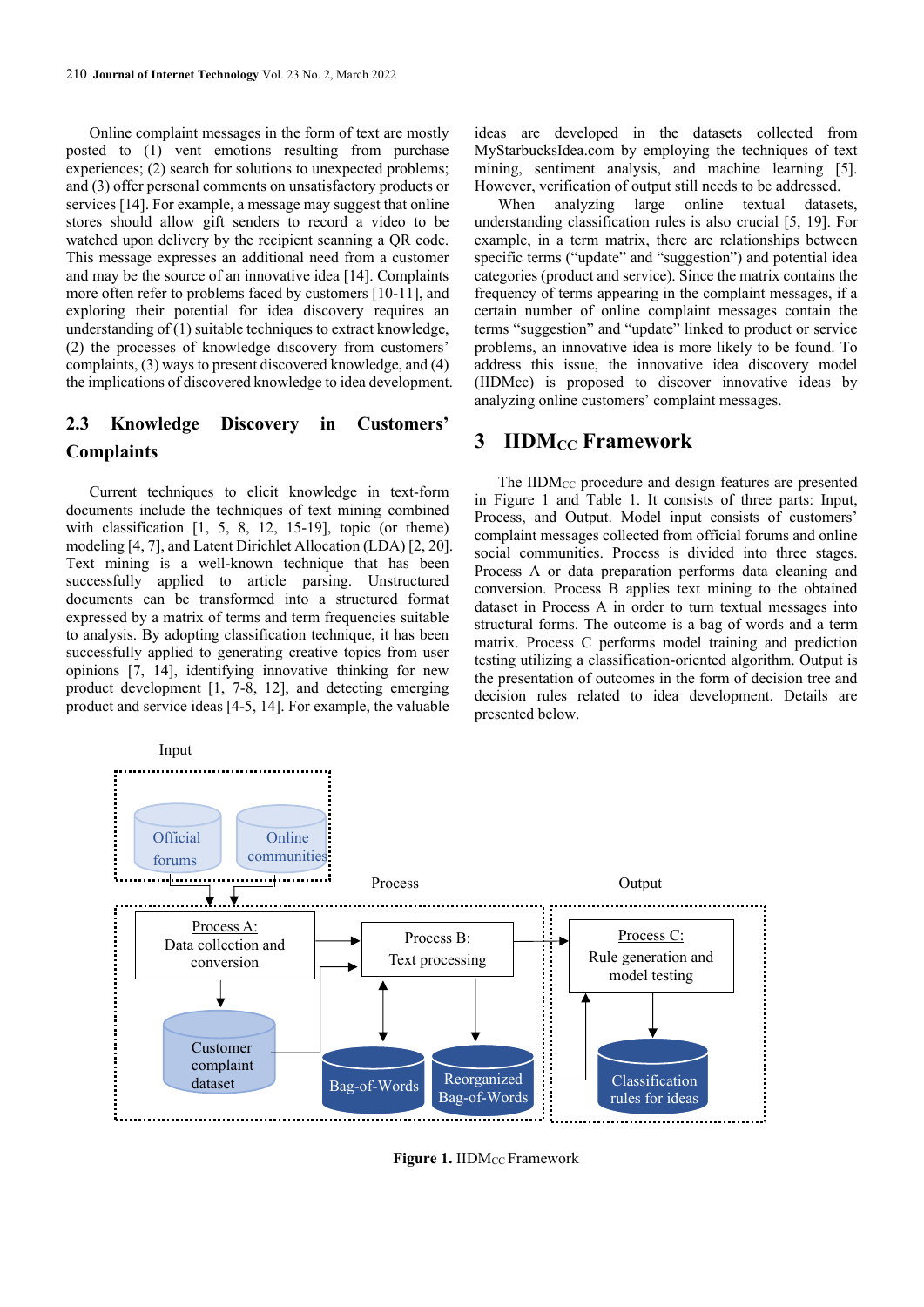| Features                      | Description                                                                                                                                                                                                                                                                                                                                                                                                                                    |
|-------------------------------|------------------------------------------------------------------------------------------------------------------------------------------------------------------------------------------------------------------------------------------------------------------------------------------------------------------------------------------------------------------------------------------------------------------------------------------------|
| Objectives                    | Applicability of mining techniques on idea development<br>(1)<br>Reutilization of customers' complaints for innovative idea discovery<br>(2)<br>Proposing a feasible approach to ideation<br>(3)                                                                                                                                                                                                                                               |
| Data sources                  | Complaint messages from official forum of the case company<br>(1)<br>Complaint message from online communities of the case company<br>(2)                                                                                                                                                                                                                                                                                                      |
| Data preprocessing            | Combine datasets collected from official forum and online communities<br>(1)<br>Remove messages containing missing data and unnecessary data<br>attributes<br>Label the class attribute with values of 1(product creativeness), or 2<br>(3)<br>(service creativeness), or 0 (neither)<br>Term matrix is produced and sparsity threshold was set at 60%<br>(4)<br>Frequency of each term is discretized with label 'No', 'Low' or 'High'<br>(5) |
| Mining mechanism              | Text mining<br>(1)<br>Classification-oriented data mining<br>(2)                                                                                                                                                                                                                                                                                                                                                                               |
| Mining output                 | Classification rules as ways to present discovered knowledge<br>(1)<br>Themes associated with complaint messages<br>(2)                                                                                                                                                                                                                                                                                                                        |
| Validation and<br>implication | Accuracy rate $(2/3$ for training and $1/3$ for testing)<br>(1)<br>Simplicity of classification rules<br>(2)<br>Implications of the themes derived from the generated rules<br>(3)                                                                                                                                                                                                                                                             |

**Table 1.** Design features

## **3.1 Inputs**

Customers' complaint messages related to specific products or services were collected from online communities of the case company and stored in a dataset. Data attributes (or features) include poster name, posting date, textual contents and responses from followers of a specific topic. Each complaint message was stored as a data record.

## **3.2 Process**

#### **3.2.1 Process A: Data Collection and Conversion**

The dataset was cleaned by removing complaint messages that contained missing data, and unnecessary data attributes such as poster name and posted date. Each record was then assigned a unique number with its corresponding complaint message content. In order to assess whether complaint messages included any innovative ideas, they were reviewed by three specialists. Class label 1 was assigned to a message if it contained potential ideas for products, class label 2 for services, and class label 0 if neither. The final class label for each message was determined by the majority of the three reviewers, and if not possible, an additional specialist was invited.

The resulting pre-processed CCD (Customer Complaint Dataset) included the three attributes Message ID, Message Contents, and Class Label (Table 2). For example, message M00001 was given the class label 1 for containing an innovative suggestion for product improvement (adding a face+voice recognition function). Message M00002 (class level 0) only shared an experience of fixing a cover glass, whereas M00003 was given class level 2 for suggesting a possible new service idea.

#### **3.2.2 Process B: Text Processing**

To transform each complaint message into a structural format, textual contents in CCD were processed using a text mining technique in R language. First, all punctuation marks and numbers were removed. Second, frequent words with no discriminative value were deleted ('I', 'you', 'has', 'have', 'and', 'a', among others). The remaining textual contents were extracted which contained verbs, nouns, adjectives, or adverbs. However, only are nouns and verbs, such as "problem", "charge", "update", "battery", were selected since they represent specific objects, places, stakeholders, emotions, or human values [8].

The outcome of text mining is the CTD (Complaint Terms Dataset) containing mined terms, or its attributes (Table 3). For example, message M00001 contains 23 terms ("want", "activate", "mobile", "sensing", "side frame", "phone", "needed", "unlock", "action", among others). A Bag-Of-Words (BOW) is formed from the mined terms, followed by an Empty Term Matrix (ETM) generated based on the BOW and containing Message ID, the number of terms in BOW, and class level.

Records are then added to the ETM in two steps. The first step appends a new empty record in which Message ID and class level from CTD were generated. The second step counts each term in the message content and adds the result into the ETM. The outcome is the 'developed term matrix' (DTM; Table 4). For example, message M00001 shows the attributes "phone" once and "recognition" twice. The third term "call" does not appear in M00001 but twice in message M00002.

Due to the large number of attributes in the DTM, terms that do not appear very frequently are removed based on a sparsity threshold defined as the ratio of number of non-zero records to total records. Term coverage is then computed and the DTM is sorted in descending order. The granulation was implemented to convert numeric value (frequency of terms) into linguistic value ('no', 'low', or 'high') in the DTM, which is required by the classification-oriented data mining technique. The granulated value is 'high' if a term appears in a complaint message at least three times, 'low' if once or twice,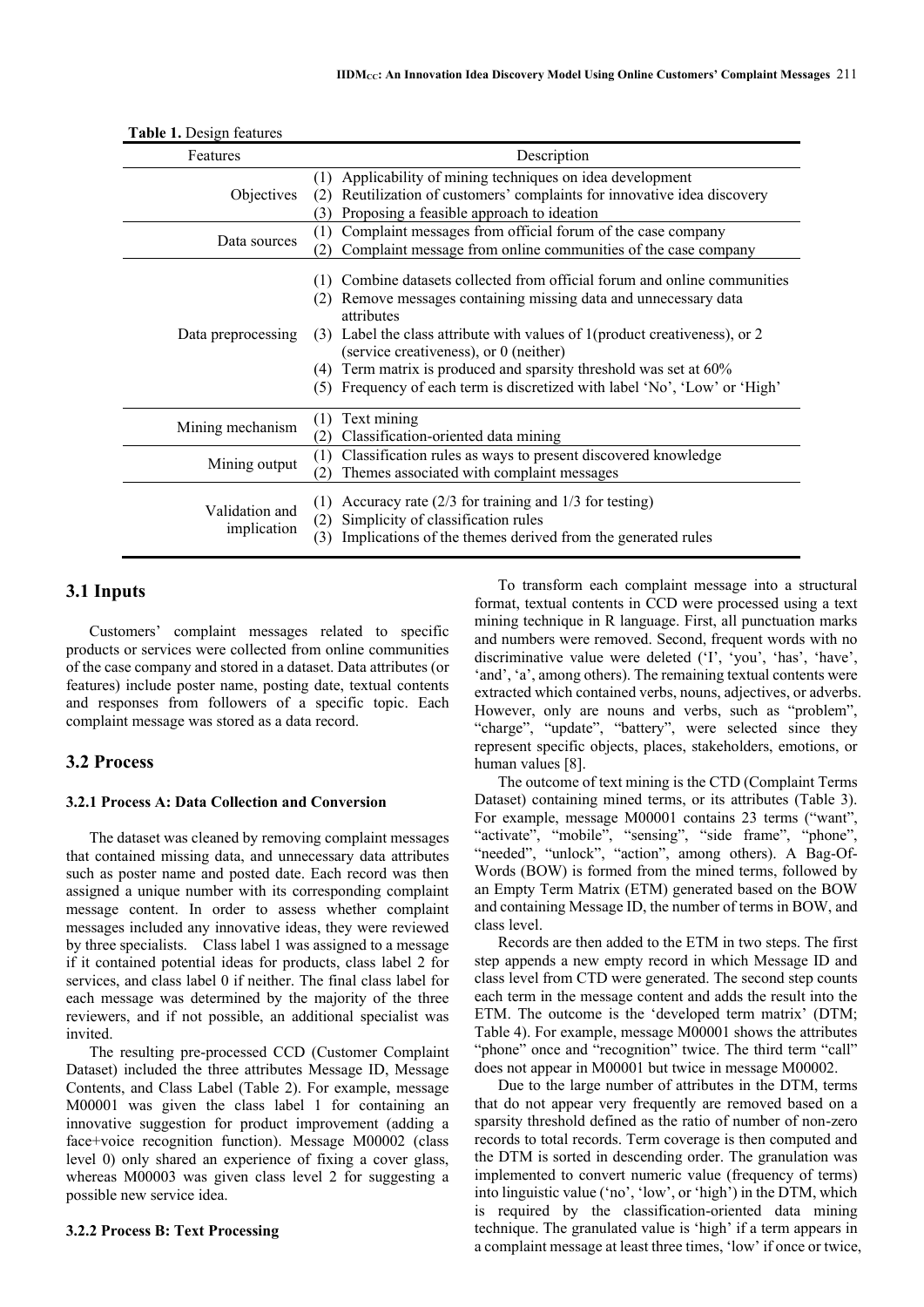and 'no' if empty. The outcome is the PTM dataset (Produced Term Matrix; Table 5). For example, Term 1 occurs in message M00001 once, and is therefore assigned a linguistic

value 'low', and over three times in both M00002 and M00004 where it is assigned a 'high' value. There is no unique way to granulate the DTM as it depends on the real context.

| Table 2. Part of customer complaint dataset |  |
|---------------------------------------------|--|
|---------------------------------------------|--|

 $\overline{a}$ 

| Message ID | <b>Message Contents</b>                                                                                                                                                                                                                                                   | Class Label |
|------------|---------------------------------------------------------------------------------------------------------------------------------------------------------------------------------------------------------------------------------------------------------------------------|-------------|
| M00001     | If I want to activate the mobile phone by sensing the side frame, it is<br>needed to unlock the action before starting the app. Currently, only<br>fingerprint and face recognition is available. I wish company could add<br>the function of face and voice recognition. |             |
| M00002     | My phone cover glass was broken, changing the screen takes more than<br>3 days. I called the service center sending me a message at the time my<br>phone is fixed. But the phone is on the way, what a stupid call I made!                                                | 0           |
| M00003     | My mobile phone battery is not normal. I want to send it to the service<br>center for repair. Is there any extra phone for me to use during the<br>fixing period?                                                                                                         |             |

**Table 3.** Some mined terms from Table 2

| Message ID | <b>Complaint Terms</b>                                                  | Class Label |
|------------|-------------------------------------------------------------------------|-------------|
|            | want, activate, mobile, sensing, side, frame, phone, needed, unlock,    |             |
| M00001     | action, starting, app, currently, fingerprint, recognition, available,  |             |
|            | wish, voice, company, add, function, face, recognition                  |             |
| M00002     | phone, cover, glass, broken, changing, screen, take, asked, service,    |             |
|            | center, call, phone, send, back, phone, process, delivery, answer, call |             |
| M00003     | mobile, phone, battery, abnormal, want, send, service, center, repair,  |             |
|            | extra, phone, fix, period                                               |             |

**Table 4.** Excerpt from developed term matrix (DTM)

| Message<br>ID        | phone | recognition | call | want | activate app |          | battery | cover | deliver  | $\cdots$ | Class<br>label |
|----------------------|-------|-------------|------|------|--------------|----------|---------|-------|----------|----------|----------------|
| M00001               |       |             |      |      |              |          | 0       |       | O        | $\cdots$ |                |
| M00002               |       | 0           |      | 0    | O            | $\theta$ | 0       |       |          | $\cdots$ |                |
| M00003               |       |             |      |      |              | $\theta$ |         |       | $\theta$ | $\cdots$ |                |
| $\cdots$<br>M0000m   |       |             |      |      |              |          |         |       |          | $\cdots$ | $\cdots$       |
| m is the size of DTM |       |             |      |      |              |          |         |       |          | $\cdots$ | $\cdots$       |

m is the size of DTM

**Table 5.** Excerpt from granulated produced term matrix (PTM)

| Message<br>ID | phone | recognition call want Activate App Battery Cover Deliver  Label                                                                                      |      |     |     |     |     |     |     |          |   |
|---------------|-------|------------------------------------------------------------------------------------------------------------------------------------------------------|------|-----|-----|-----|-----|-----|-----|----------|---|
| M00001        | low   | high                                                                                                                                                 | no   | low | low | low | no  | no  | no  | $\cdots$ |   |
| M00002        | high  | no                                                                                                                                                   | high | no  | no  | no  | no  | low | low | $\cdots$ |   |
| M00003        | high  | no                                                                                                                                                   | no.  | low | no  | no  | low | no  | no  | $\cdots$ |   |
| $\cdots$      |       |                                                                                                                                                      |      |     |     |     |     |     |     | .        | . |
| M0000m        |       | $\mathbf{M}$ and $\mathbf{M}$ and $\mathbf{M}$ and $\mathbf{M}$ and $\mathbf{M}$ and $\mathbf{M}$ and $\mathbf{M}$ and $\mathbf{M}$ and $\mathbf{M}$ |      |     |     |     |     |     |     | $\cdots$ |   |

Notes: n is the number of terms generated; m is the size of PTM

#### **3.2.3 Process C: Rule Generation and Model Testing**

The classification-oriented data mining algorithm ID3 [21] was utilized to extract classification rules from the PTM. The entropy (information gain) of each attribute in its class was calculated and used for the selection of branches of a decision tree. The ID3 algorithm is described below as:

$$
I(nc_1, nc_2, ..., nc_n) = ((-\frac{nc_1}{N} log_2 \frac{nc_1}{N}) + (-\frac{nc_2}{N} log_2 \frac{nc_2}{N}) + ... + (-\frac{nc_n}{N} log_2 \frac{nc_n}{N})) \qquad (1)
$$

*nc*<sub>*i*</sub>: number of records belonging to class  $c_i$ ,  $i = 1,2...n$ *N*: total number of records

$$
E(Att) = \sum_{i=1}^{m} \left(\frac{n_{vi}}{N}\right) I(n_1 v_1 c_1, n_2 v_2 c_2, \dots, n_n v_n c_n)
$$
 (2)

E(*Att*): information gain of attribute *Att m*: number of outcomes of attribute *Att*  $n_{vi}$ : number of records of attribute *Att* belonging to  $v_i$  $n_i v_i c_i$ : number of records of attribute *Att* belonging to  $v_i$ and class belonging to *c<sup>i</sup>*

Gain 
$$
(Att) = (1) - (2)
$$
 (3)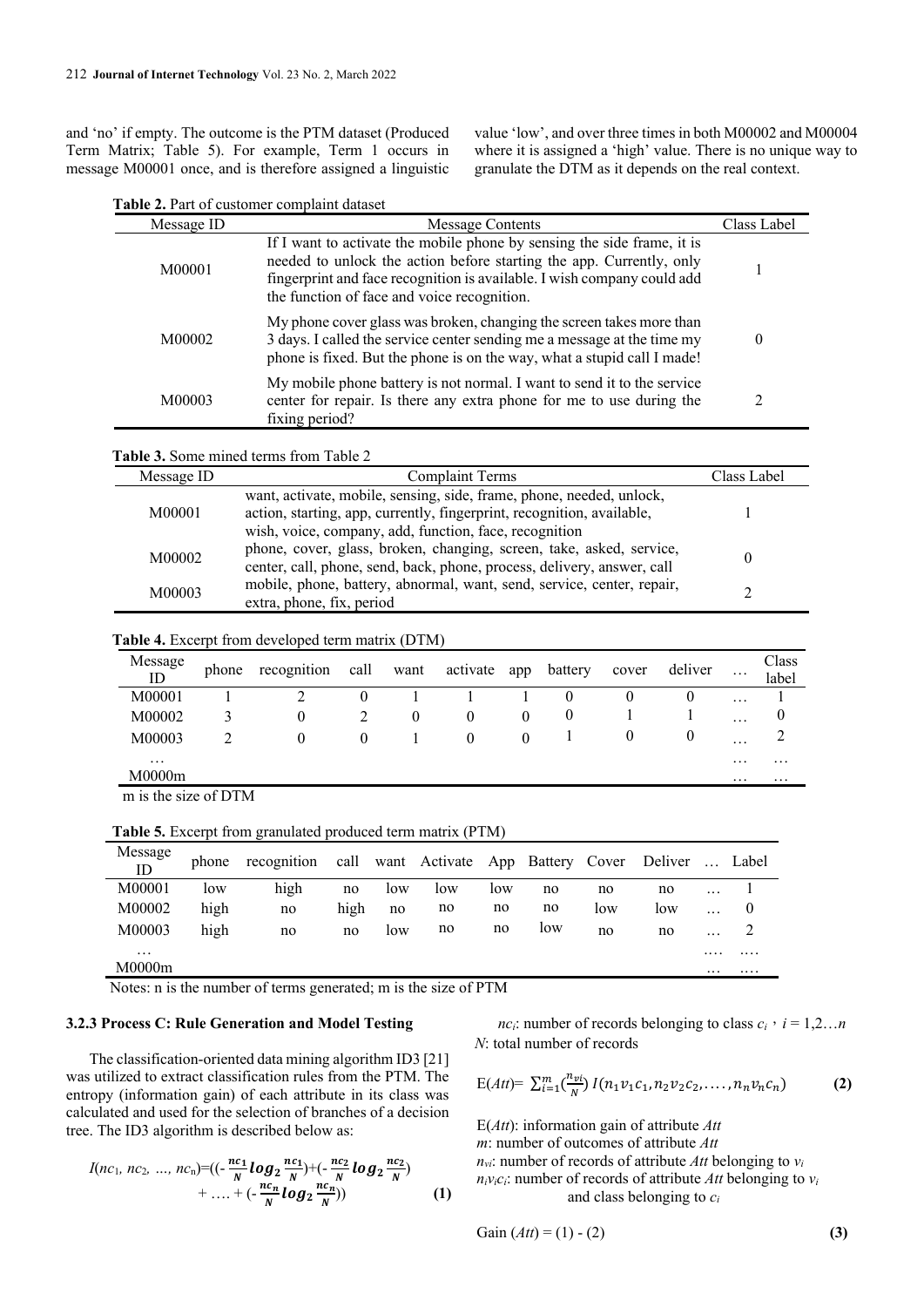## Gain (*Att*): entropy of attribute *Att*

Based on the decision tree, *if-then* rules can be derived such as '*if* term  $A =$  high and term  $B =$  low, *then* innovativeness type = 1'. Although similar conditions should lead to the same conclusion, when similar conditions result in different classes, the rule generation mechanism may face difficulties. To deal with this issue, the research adopted the strategy of choosing the rules with the highest number of records (defined as the value of the attribute Support). To test the classification model, the research randomly selected 70% of PTM dataset being trained to develop decision rules, whereas the remaining 30% was used to test prediction accuracy.

## **3.3 Outputs**

Output consisted of the generated rules presented in a structured form and stored in the rule base (Table 6) containing Rule identification number (Rule#), Terms, Innovativeness type, and Support. The Terms attribute refers to keywords developed from the PTM. The number of Term attributes depends on the contents of PTM. Innovativeness type is the class level of the corresponding rule, with values 1 (product), 2 (service), or 0 (irrelevant). The Support attribute refers to the rule strength. The rule base can be regarded as an updatable knowledge base that can be provided to companies and used as a robust foundation for idea discovery.

**Table 6.** Sample of rule base

| Rule#    | $\overline{ }$<br>erm | $\mathbf{r}$<br>Term <sub>2</sub> | Ē<br>Term | $1$ erm  | $\cdots$ | l'erm <sub>n</sub> | Innovativeness | Support |
|----------|-----------------------|-----------------------------------|-----------|----------|----------|--------------------|----------------|---------|
| R1       | $\cdots$<br>high      | low                               | low       | no       | $\cdots$ | no                 |                | . .     |
| R2       | low                   | no                                | no        | no       | $\cdots$ | .<br>high          |                |         |
| R3       | .<br>hıgh             | low                               | no        | hıgh     | $\cdots$ | low                |                |         |
| $\cdots$ | $\cdots$              | $\cdots$                          | $\cdots$  | $\cdots$ | $\cdots$ | $\cdots$           | $\cdots$       |         |

# **4 Model Testing and Evaluation**

## **4.1 Data Collection and Pre-processing**

The web crawling techniques were applied to collect largescale social media data from the case company's official forum (https://community.htc.com/tw/chat.php? type=product) and other online communities (https://www.mobile01.com/topiclist.php?f=566). The collected dataset contained 14,746 textual messages (complaints and comments) from 2016/02/18 to 2019/8/31. It was pre-processed by removing message records that contained missing data and unnecessary data items, such as poster's name and posted date, resulting in 14,720 message records in total. Each message record was assigned a unique number, reviewed by specialists and given an innovativeness type class level (Table 2). The review task took around three months to complete. The size of collected dataset was properly used to demonstrate and test the proposed IIDM<sub>CC</sub> model. A practical survey from the case company was conducted to verify the proposed model since outcome discovered from outdated complaint data may not be able to properly fit to the actual needs of the case company.

## **4.2 Text Processing**

Text mining using R software turned each complaint message in the CCD into a structural textual content to generate the PTM. To maintain term majority to simplify the classification task, the sparsity threshold was set at 60%, so that terms appearing in complaint message records less than 8832 times were removed from the PTM. After thresholding, 846 terms remained in the updated PTM and were used in further analyses.

## **4.3 Rule Generation and Model Testing**

To implement rule generation, discretization was performed to convert the term frequency (numeric value) into linguistic values 'no', 'low' or 'high'. The 70-30% criterion for database division was applied to randomly select 10,304 complaint messages for rule generation (training), and the remaining 4416 to test the model.

The generated decision rules reveal that 'suggest', 'resolve', 'wish', 'launch', among others hold the highest power to discriminate class levels and therefore to predict innovativeness. Other terms ('problem', 'repair', 'staff', 'complain', 'physical', 'sales', 'end', 'price', 'entertainment', 'disappoint', 'update') also predicted innovativeness. An example of generated *if-then* rules was "*If* Suggest is [High] and Customer is [High] *then* Innovativeness type is [Service creativeness]".

A total of 395 rules were generated and stored in the rule base. They were tested with the remaining 4416 (30%) messages in the dataset. The testing result is presented in Table 7 that was derived from the outcome of software used. Of the 4416 testing samples, the corrected samples for three classes (i.e., No\_creativeness, Product\_ creativeness, and Service creativeness) are 3845, 139, and 18, respectively, which produce a 90.63% prediction accuracy (i.e., (3845+139+18)/4416=0.9063). Despite that the proposed IIDMCC model does not present a perfect prediction accuracy, it is considered not unacceptable.

## **4.4 Model Evaluation**

IIDMCC was verified in two steps, usefulness of the generated rules and applicability of the model by linking the model to the complaint messages. Both verification tasks were carried out by case company specialists.

First, generated rules with descending support were summarized and verified (Figure 2). For example, rule #52 has the highest support from complaint messages (154 relevant message records regarding products), followed by rule #11 supported by 85 message records. Second, rules were summarized into themes and evaluated by case company specialists for relevance to idea discovery [7]. As an example,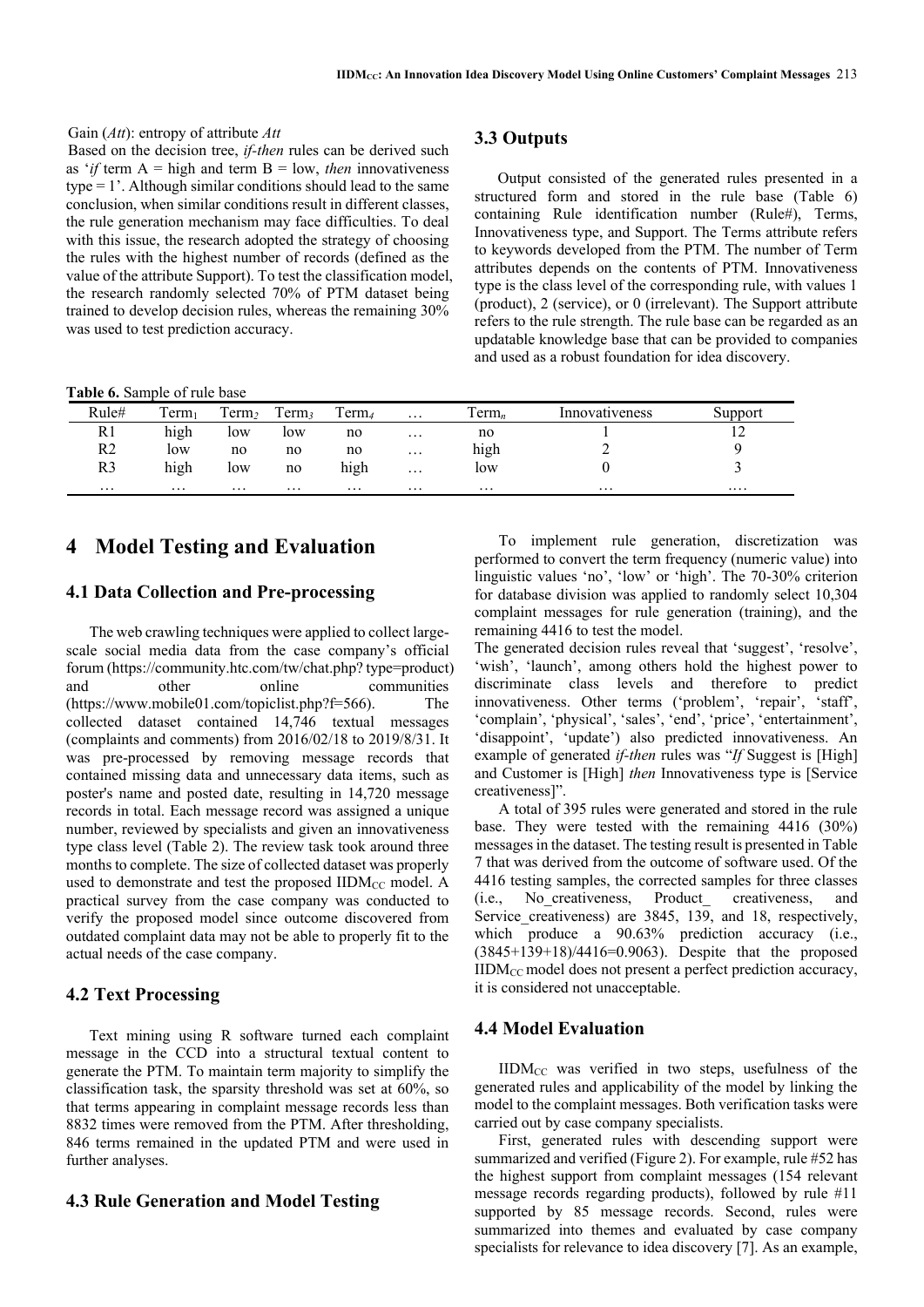Figure 3 shows summarized themes and their associated complaint messages for rule #11 (*if* [Suggestion] in [Low] and [Wish] in [Low] *then* Class in [Product creativeness]).

In Figure 3, theme #1 ("System update issues") derived from six complaint messages (Messages #77, 6453, 9379, 9428, 10264, 12331), reveals four main issues: (1) security patches not being updated, (2) problems caused by system updates, such as redundant replies, candidate words flashing, Sonybravia75 linking failure after 10 minutes, message delay in LINE, and unstable voice volume, (3) restore boost+ function able to lock immediately right after depart, and (4) camera update failure. Company specialists then provided comments on themes and issues revealed by the rules to verify whether  $IIDM_{CC}$  outputs could support innovative idea development.

To be more focused, only nine rules with support level of at least 8 (Rule #52, 11, 6, 37, 8, 34, 5, 6, and 9) were selected to develop review outline used for reviewers to provide comments about rule generation process (i.e., input, method, and output) and rule usefulness (i.e., representation and theme associations with idea development). Review outline also contained interview purpose and background information of the proposed  $\text{IIDM}_{\text{CC}}$ , classification-oriented idea exploration, and rule generation.

Invited specialists reviewed and marked each question as recognized or not recognized, and wrote a concise report for each rule. Backward thinking was applied to assess innovativeness since collected complaint messages usually represent the post-use experiences with regard to products and services. Evaluation feedback is summarized and discussed.

# **5 Discussion and Implications**

First, the reviewers supported the research argument that model outputs may show stronger associations with products and services than possible in the case of general messages, although limited to incremental innovation ideas. Some specialists praised the selected input data and proposed model as sources of innovative ideas. However, one specialist reported that cost of collecting data may be an issue for companies interested in learning about concerns by customers.

Second, the use of text mining and classification techniques to generate rules from complaint messages was generally supported as an efficient way of detecting latent innovation ideas. It can be expected to help enterprises to mitigate the problems of information overloading. However, a major drawback identified is that rules with conditions and consequences may not fully represent the meaning of original customers' messages, especially given that the model attempts to extract majority rules from highly unstructured online complaint messages.

From the systematic viewpoint, defining processes leading from data collection, pre-processing and rule generation to theme summarization would be of great value, but theme summarization was not covered by the proposed model. This effort should take the shape of embedding the proposed model in a theme exploration and idea generation system, which would specify a function to access generated rules and their associated original complaint messages and summarizing themes.

Third, specialists accepted the output of the proposed model including decision tree and *if-then* rules. However, their feedback also revealed that outputs were in practice weakly linked to the generation of innovative ideas. To reply to the feedback, the research pruned the generated decision trees so that users can concentrate on the rules with strongest support. Since it is hard to interpret the innovation value of a rule only considering the ordinal values 'no', 'low', 'high' designed to represent importance levels of a term, rules should also be explained in the light of more detailed interpretation that addresses type of innovation (service or product), associated terms and their ordinal levels (customer, "high"), and linked messages. This procedure may turn implicit machine presentation into explicit meaning that people can more easily grasp.

Finally, the proposed  $\text{IIDM}_{\text{CC}}$  can be recognized with the capability of supporting idea development. Moreover, a review comment stated that "*Looking back to the past, our product development and improvement were highly associated with the discovered themes, such as suggestion of additional function, camera functions, and hardware enhancement*". However, some reviews stated that model-generated rules are still far from being able to produce actual innovative ideas. A specialist claimed that generated rules can be at best a complementary mechanism allowing companies to filter out most concerns and suggestions from customers. In this sense, discovering sources for innovative idea development will always be a way the proposed  $\text{IIDM}_{CC}$  can play a supportive role for the innovative idea development teams.

Practically, for any company who plans to utilize the proposed  $\text{IIDM}_{\text{CC}}$  to explore innovative ideas from complaint messages should follow the steps: data collection from online complaint messages, category assignment for complaint message records, text mining, term matrix development, data mining (training and testing), validation, and overall rule generation. The detection mechanism embedded with the generated decision rules can be developed and put in service online. The research demonstrates the value of discovering innovative ideas in abundant volume of online complaint messages.

**Table 7.** Confusion matrix of model test

|                      | No creativeness | Product creativeness | Service creativeness |
|----------------------|-----------------|----------------------|----------------------|
| No creativeness      | 3845            |                      |                      |
| Product creativeness |                 | 39                   |                      |
| Service creativeness |                 |                      |                      |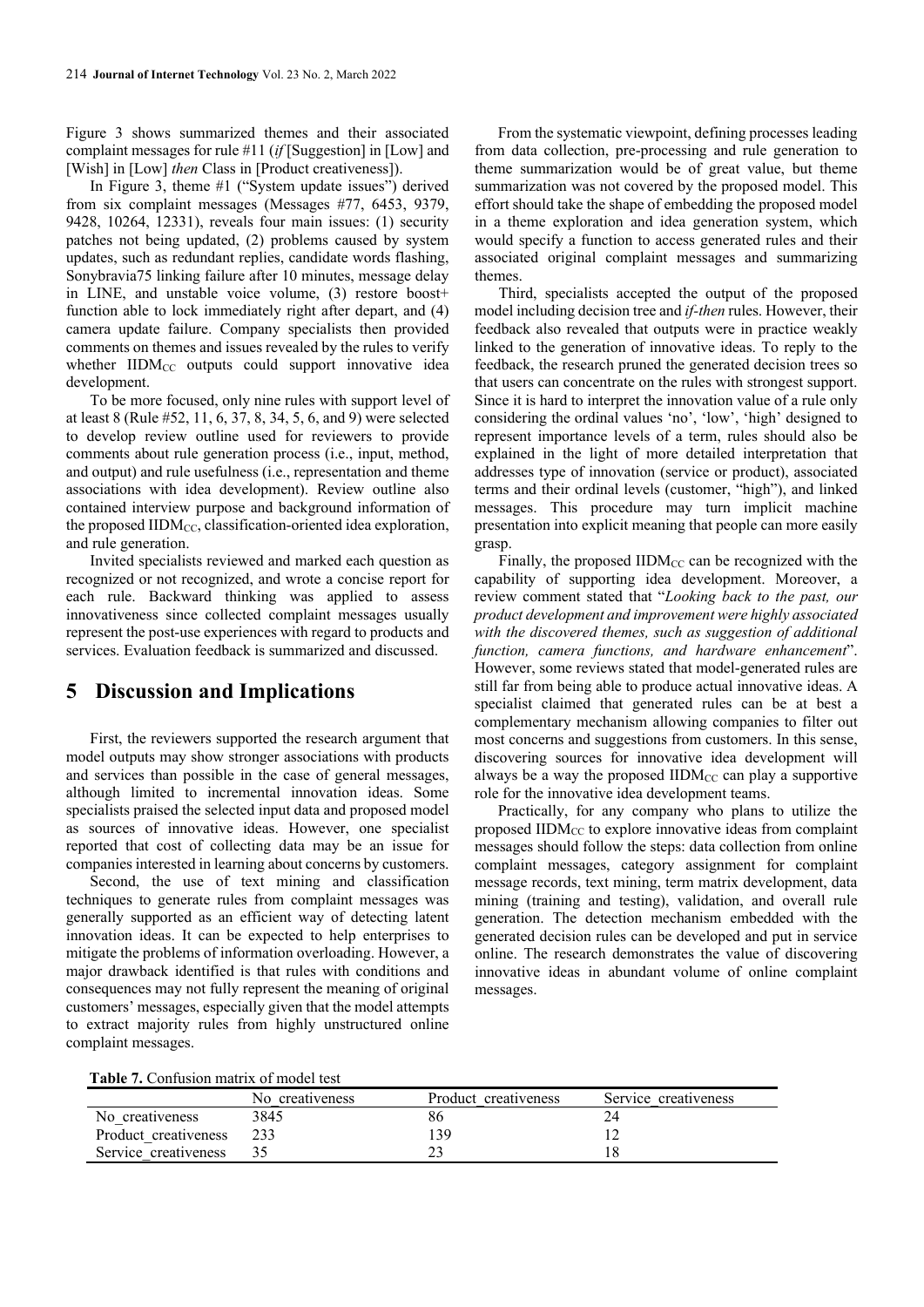

**Figure 3.** The themes developed from Rule #11

# **6 Conclusion**

Drawing from online customers' complaint messages, the study proposed an innovative idea discovery model  $(IIDM_{CC})$ to assist in creative ideas development. Based on text mining and a classification-oriented data mining technique the model showed a 90.63% prediction accuracy. In practice, themes derived from extracted rules must be linked to original complaint messages to facilitate idea generation. The article concludes that use of large online data sources, data preprocessing, knowledge extraction mechanisms, outcome interpretation with structured links to original data, and practical validation of solutions constitute a promising strategy for the generation of product and service innovation when open innovation is concerned.

However, as pointed out by some specialists, the proposed model requires further verification of the practical usefulness of its outputs, and this issue will be addressed in follow-up studies. Furthermore, the study focused on a supervisedoriented learning mechanism to test the proposed model, which involves a high cost in terms of labor required to process and categorize original complaint messages. Future research may consider the use of unsupervised mechanisms such as hierarchical clustering or summarization models.

# **Acknowledgements**

The author thanks Taiwan's Ministry of Science and Technology for partially financial support under the Grant of NSC 108-2410-H-168-004.

# **References**

[1] K. Christensen, S. Nørskov, L. Frederiksen, J. Scholderer, In search of new product ideas: Identifying